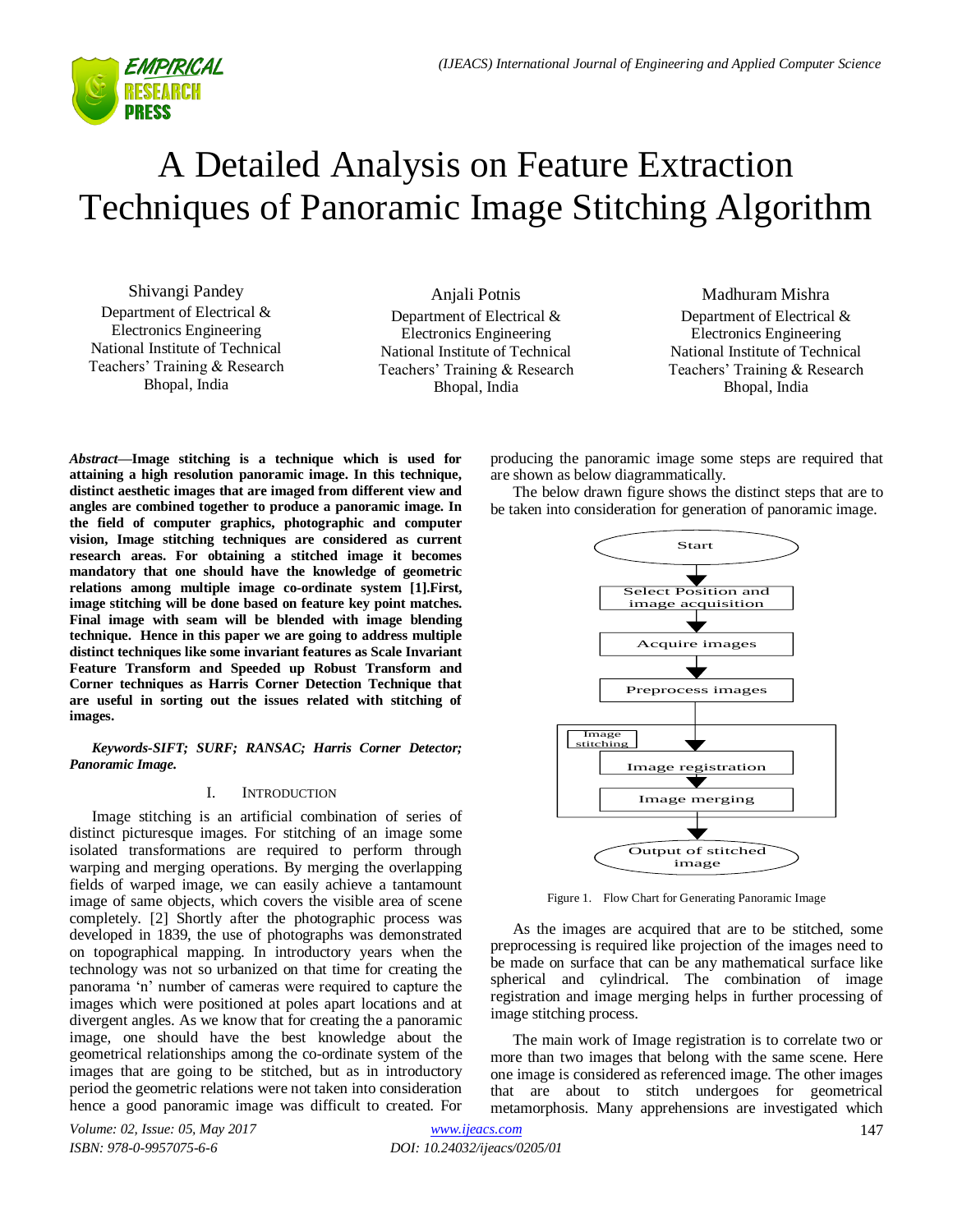are responsible for wrong calibration of multiple images that are captured like if we are capturing the image from a dynamic platform or maybe there are some distortions in lens or sensors.



Figure 2. Registration of Two MRI Images of Brain

There are various application are available of image registration. The flow chart evolving panoramic image is shown below.



Figure 3. Flow Chart of Image Registration Technique for Generating Panoramic Image

Where  $W_k$  gives a  $m \times n$  window that is defined on  $I_k$ .



Figure 4. W<sub>k</sub> is the  $m \times n$  Window at location (a,b) in  $I_k$ .

By averaging the intersection of red, green and blue channels of  $k<sup>th</sup>$  images in sequence of applied input image an image will be obtained given as  $I_k$ .

The variable k can be from I to the total no. of images in sequence of images.

 $W_{k+1}(u, v)$  is an another window with the position (u,v).

 $S_k(u, v)$  is called as similarity measure with the position (u,v) and its value can be given as,

$$
S_k(u, v) = \sum_{i=1}^{\infty} m \sum_{j=1}^{\infty} n |W_k(i, j) - W_{k+1(u, v)}(i, j)| \tag{1}
$$

Again the value of similarity measure is being calculated which is shown as  $S_k(u^*, v^*)$  at the optimal matching position  $(u^*, v^*)$  and its value is given as,

$$
S_k(u^*, v^*) = min_{1 \le i \le H-M, 1 \le j \le L-M}^{\{S_k(i,j)\}} \tag{2}
$$

As the process of registration is being completed now we need to merge the images for producing a panoramic image hence process of merging is called image merging.

### II. APPROACHES OF IMAGE STITCHING ALGORITHM

There are various approaches used for stitching of image, here we are going to discuss only two of them.

(i) Direct Approach: Direct techniques helps in reducing the summation of accurate differences between imbricating pixels of an image. In this method, each pixel value is compared with each other. These approaches are having conglomerate characteristics. In this approach, juxtaposition is made among all the pixel intensity values of images that are going to stitch. There are also some benefits of using this method given as follows.

- a) As in this method, each pixel value is compared with each other; hence contribution of each pixel is also measured.
- b) Direct techniques aims at using the existing data in image coalition optimally.

(ii) Feature Based Approach: The compilation of image feature (extrema) points can be performed by measuring the

*Volume: 02, Issue: 05, May 2017 ISBN: 978-0-9957075-6-6*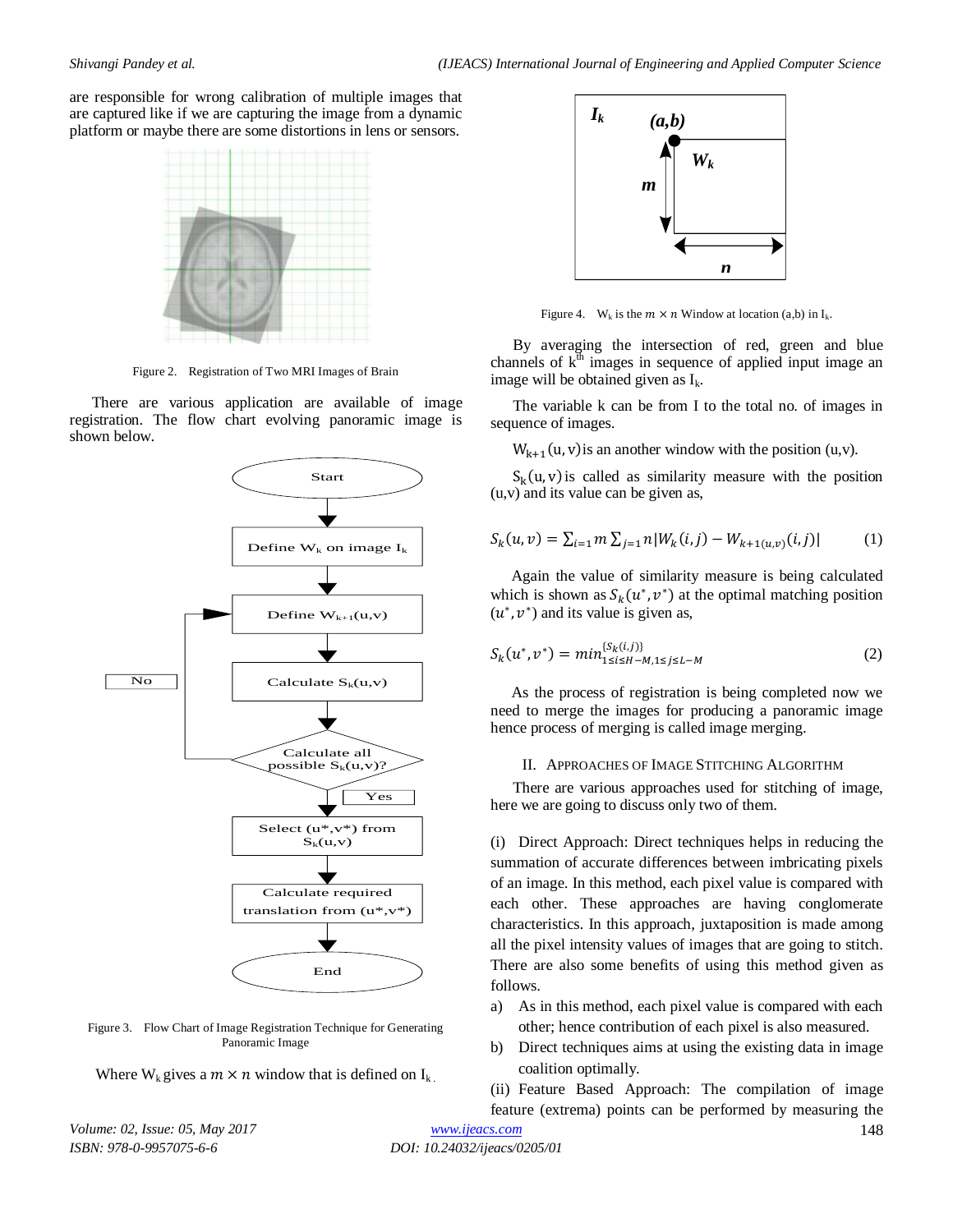whole features of the existing image with the available images. Various distinct steps are used in feature based techniques for extraction of features, registration and blending. For feature extraction of several images we basically use number of techniques like Scale Invariant Feature Transform (SIFT), Speeded up Robust Feature (SURF) and Harris Corner Detection.

As Scale Invariant Feature Transform (SIFT) technique has sturdiness but it is having low calculation speed hence it is not fine for real time applications. Speeded up Robust Feature (SURF) is more exceptional than SIFT and it produces better computational cost. For improving the computational cost an integral image is used. One more technique is introduced which is used for feature extraction is known as Harris Corner Detector. Harris Corner Detector is not invariant to scale changes and cross correlation [4].

III. MODEL OF IMAGE STITCHING TECHNIQUE

In this section we will discuss about the model of image stitching technique. Some vital steps are to be held on for this.

- (i) Image acquisition
- (ii) Feature Detection and Matching
- (iii) Image Matching RANSAC Translation Estimation
- (iv) Global Alignment
- (v) Blending and Composition



Figure 5. Image stitching model

(i) Image Acquisition: Image acquisition is the primary stride that pacts with capturing an input image for engendering diverse separate panoramic images. The acquisition action can be performed in various ways like acquisition by camera rotations, acquisition by camera translation and acquisition by hand held camera.

a) Acquisition by camera rotation: In this method a tripod is used and it is set at a particular chosen location. Its location remains constant throughout the whole acquisition process.



Figure 6. Acquisition by Camera Rotation using Tripod and Camera

The geometry of overlapping images is as shown in figure given below



Figure 7. Geometry of overlapping images

The ratio of the width of the overlapping region to the width of the image can be calculated as,

$$
\frac{l}{L} = \frac{\frac{L}{2} \left[ 1 - \frac{\tan(\alpha - \frac{\theta}{2})}{\tan \frac{\theta}{2}} \right]}{L} \tag{3}
$$

This can also be written as,  $\frac{l}{L} = \frac{1}{2}$  $\frac{1}{2}\left[1-\frac{\tan(\alpha-\frac{\theta}{2})}{\tan(\frac{\theta}{2})}\right]$  $tan(\frac{\theta}{2})$  $(4)$ 

Where  $L = \text{width of acquired image}$ 

 $l =$  the width of overlapping region between adjacent images. There are a number of advantages are illustrated of using the

camera rotation for image acquisition some are listed as below,

- (i) In this method camera remains constant at single position for capturing a number of images.
- (ii) Measurement requirement is less and this can be executed smoothly.

b) Acquisition by Camera Translation: In this proposed method, camera position does not remain same it keeps on moving parallel in direction of imaging plane. For this purpose camera is positioned onto a sliding plate. For capturing the image directly, the camera and sliding plates are implanted in front of object and it captures the images until a succession of image does not envelop the entire range.

*Volume: 02, Issue: 05, May 2017 ISBN: 978-0-9957075-6-6*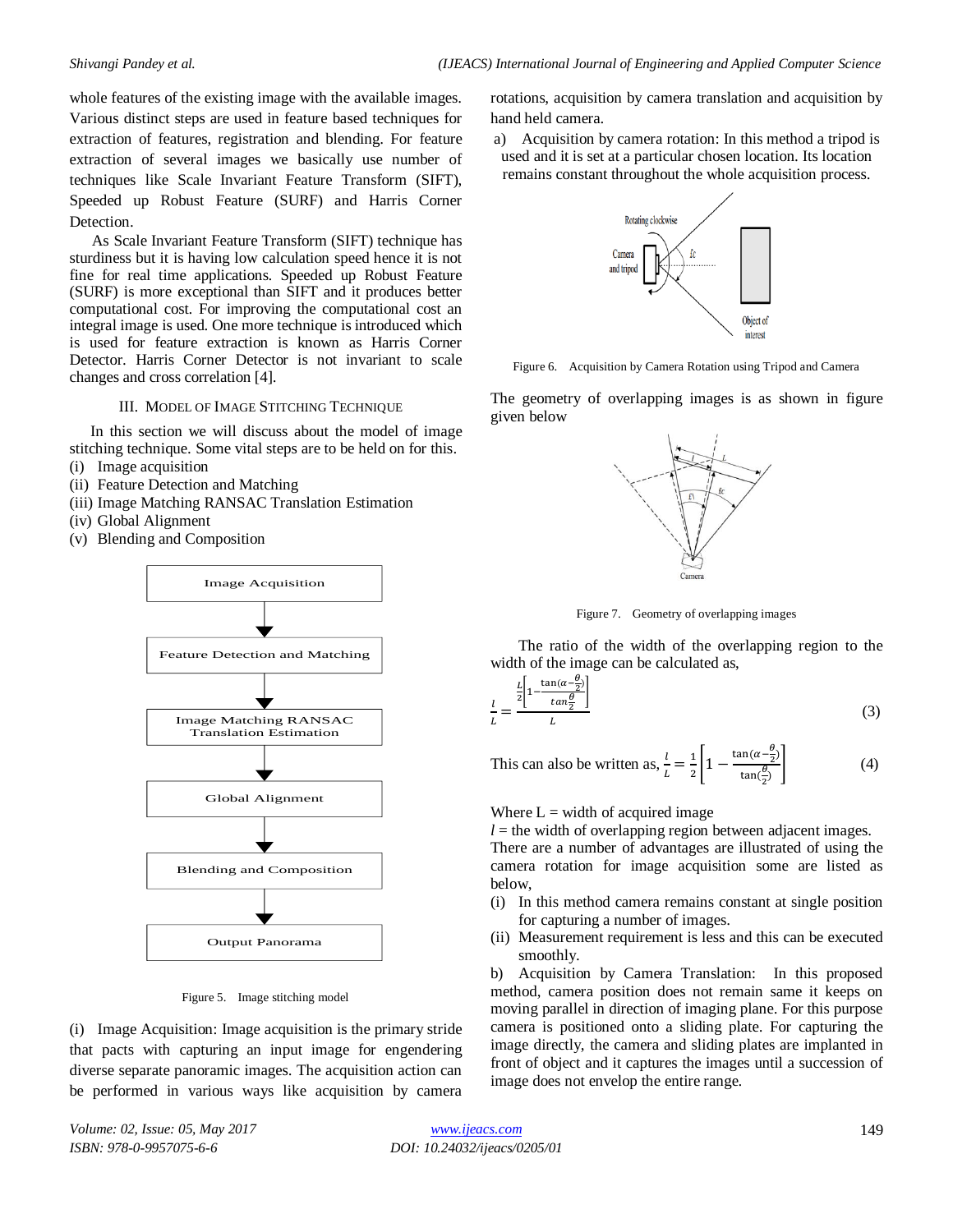

Figure 8. Geometry for image acquisition for camera translation

Where  $l =$  the width of overlapping region between adjacent images.

 $L =$  length of acquired image.

 $t =$  camera translation

 $d = object of interest$ 

The ratio of the overlapping image to the whole image can be calculated as,

$$
\frac{l}{L} = 1 - \frac{t}{2dtan(\frac{\theta}{2})}
$$
\n<sup>(5)</sup>

c) Acquisition using Hand Held Camera: Working with the handheld camera is very simple as just take the camera and start capturing the images either by staying at the same place only by rotating your body or moving along the directions of imaging plane. Bu the images captured by this method is difficult to stitch because of unnecessary camera rotations for acquiring the images.

(ii) Feature Detection and Matching: The base of image stitching model lies under the two main steps as disclosure of feature and feature matching. It would be favorable for analyzing some important features of the images than going through the whole image. Multiple feature extraction techniques are used like Scale Invariant Feature Transform (SIFT), Speeded up Robust Feature (SURF) and Harris Corner Detection.

Some leverage related with this approach is as shown below.

- a) This algorithm produces more robustness in opposition to scene movement.
- b) These algorithms are probably faster.

(iii) RANSAC for Homography: Homography basically deals with relating the two images that are having the same planar surface in space. Homography is adopted for rectification of images, registration of images and analyzing the camera translation rotation and movement between two images. Homography is a  $3 \times 3$  matrix M given as below,

$$
M = \begin{bmatrix} m_{11} & m_{12} & m_{13} \\ m_{21} & m_{22} & m_{23} \\ m_{31} & m_{32} & m_{33} \end{bmatrix}
$$
 (6)

Homography relates the pixel co-ordinates in two images if  $x'$ 

Where x and x' are the points given as  $x = (u, v, 1)$  in one image and  $x' = (u', v', 1)$  in another image.

In this section, the parameter of homography is determined using Random Sample Consensus (RANSAC) algorithm. RANSAC loop involves selecting four feature pairs (at random); compute Homography H (exact); compute inliers, keep largest set of inliers, and finally it recomputed leastsquares H estimate on all of the inliers [3]. RANSAC algorithm finds its goal by choosing a random subset of original data iteratively. RANSAC is used for adjusting the model existence of data outliners. Here we are going to discuss a fitting problem with parameter 'x'. Following are the assumptions that are to taken into consideration for determining parameters.

- a) "N" number of data items is used for determining the parameters.
- b) Total number of available data item is M.
- c) If in any situation algorithm fails to find out a good fit test then the probability if one exists is denoted as  $P_{fail}$ .

The algorithm for RANSAC is given presented by using a flow chart.



Figure 9. Flow Chart for RANSAC Algorithm

*Volume: 02, Issue: 05, May 2017 ISBN: 978-0-9957075-6-6*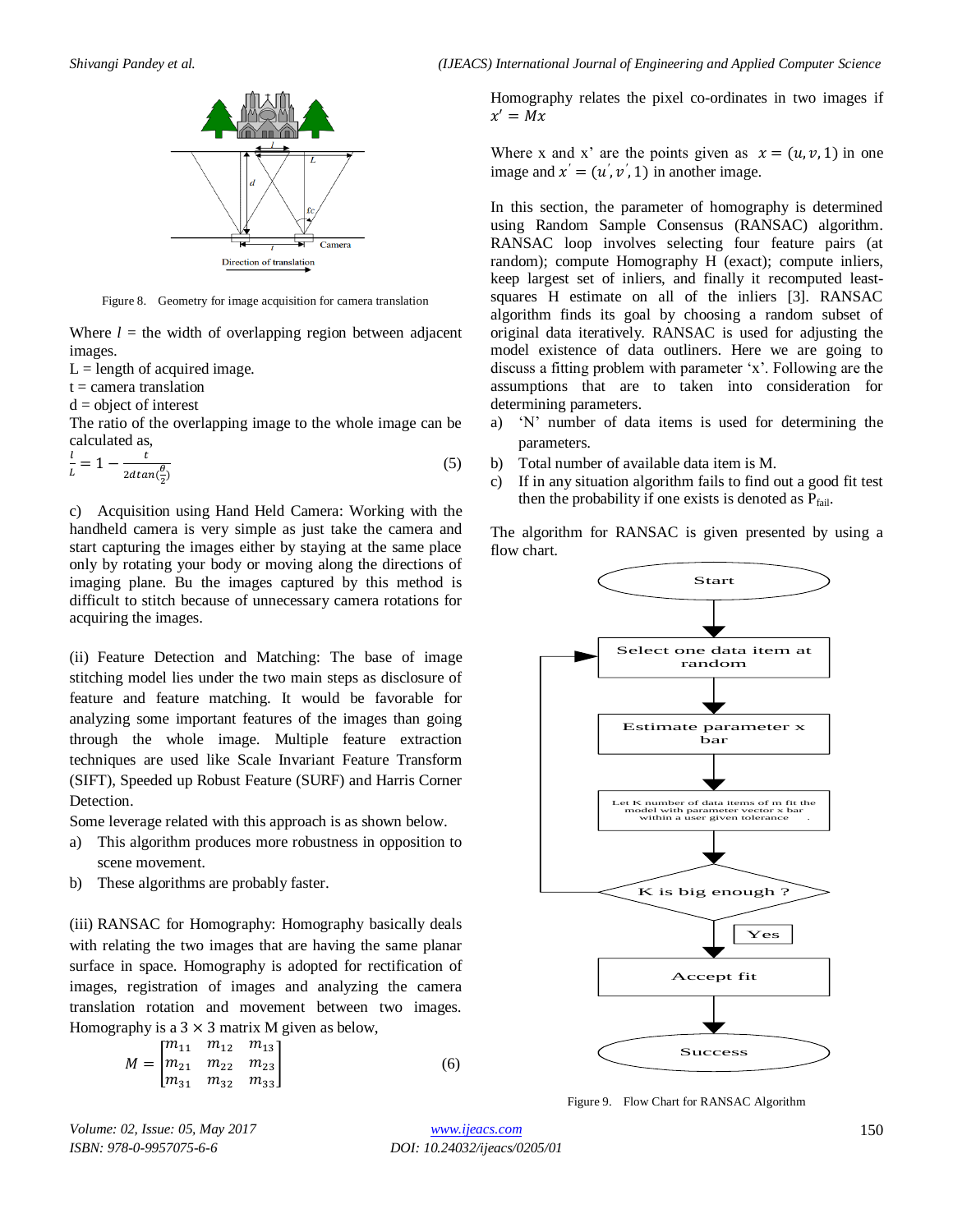(iv) Global Alignment: in case that we are having the numerous images of same scene and want to combine all of them in an exact 3D reconstruction so for this purpose bundle adjustment is contemplate as the best technique. The aim of this step is to find a globally consistent set of alignment parameters that minimize the miss-registration between all pairs of images. Initial estimates of the 3D location of features in the scene must first be computed, as well as estimates of the camera locations [3]. Then, bundle adjustment applies an iterative algorithm to compute optimal values for the 3D reconstruction of the scene and camera positions, by minimizing the log-likelihood of the overall feature projection errors using a least-squares algorithm [6]. If we are given an unordered set of images to register, we need to discover which images go together to form one or more panoramas [5].

(v) Blending and Composition: The fundamental objective of blending as well as composition steps is to administer an attractive panoramic image.

### IV. EXPLANATION OF FEATURE EXTRACTION TECHNIQUES

In field of image processing various feature extraction techniques are used some are given as below

- (i) Scale Invariant Feature Transform (SIFT)
- (ii) Speeded up Robust Feature (SURF)
- (iii) Harris Corner Detection

(i) Scale Invariant Feature Transform (SIFT): This feature extraction technique was developed by D.G. Lowe in 2004. SIFT multi-scale feature relies on the Gaussian function to scale the image transformation into a single multi-scale image space, on which stable feature points can be extracted [7].The below given equation is used in determining the scale space of an image,

$$
L(x, y, \sigma) = G(x, y, \sigma) * I(x, y)
$$
\n<sup>(7)</sup>

Where, σ represents the scale space factor.  $I(x, y)$ Represent applied input image.  $G(x, y, \sigma)$ Represent 2D Gaussian convolutional cord.

The value of  $G(x, y, \sigma)$  is as given,  $G(x, y, \sigma) = \frac{1}{2}$  $\frac{1}{2\pi\sigma^2}e^{-\left(x^2+y^2\right)/2\sigma^2}$  (8)

For efficiently detecting the key points in scale space, difference of Gaussian (DOG) of scale space is calculated as,  $D(x, y, \sigma) = (G(x, y, K\sigma) - G(x, y, \sigma)) * I(x, y)$  (9) This also can be written as,  $D(x, y, \sigma) = L(x, y, k\sigma) - L(x, y, \sigma)$ (10)



Figure 10. Local Maximum Detection in DoG Scale Space

Scale Invariant Feature Transform can be given diagrammatically hence it is shown as below.



Figure 11. Flow Chart for SIFT

In SIFT, Key points are first extracted by searching over all scales and image locations, then the descriptors defined on the key point neighborhood are computed, through to compare the Euclidean distance of their descriptors to extract the initial feature points pair, then eliminate spurious feature points pair by applying RANSAC, finally transform the input image with the correct mapping model for image fusion and complete image stitching [8].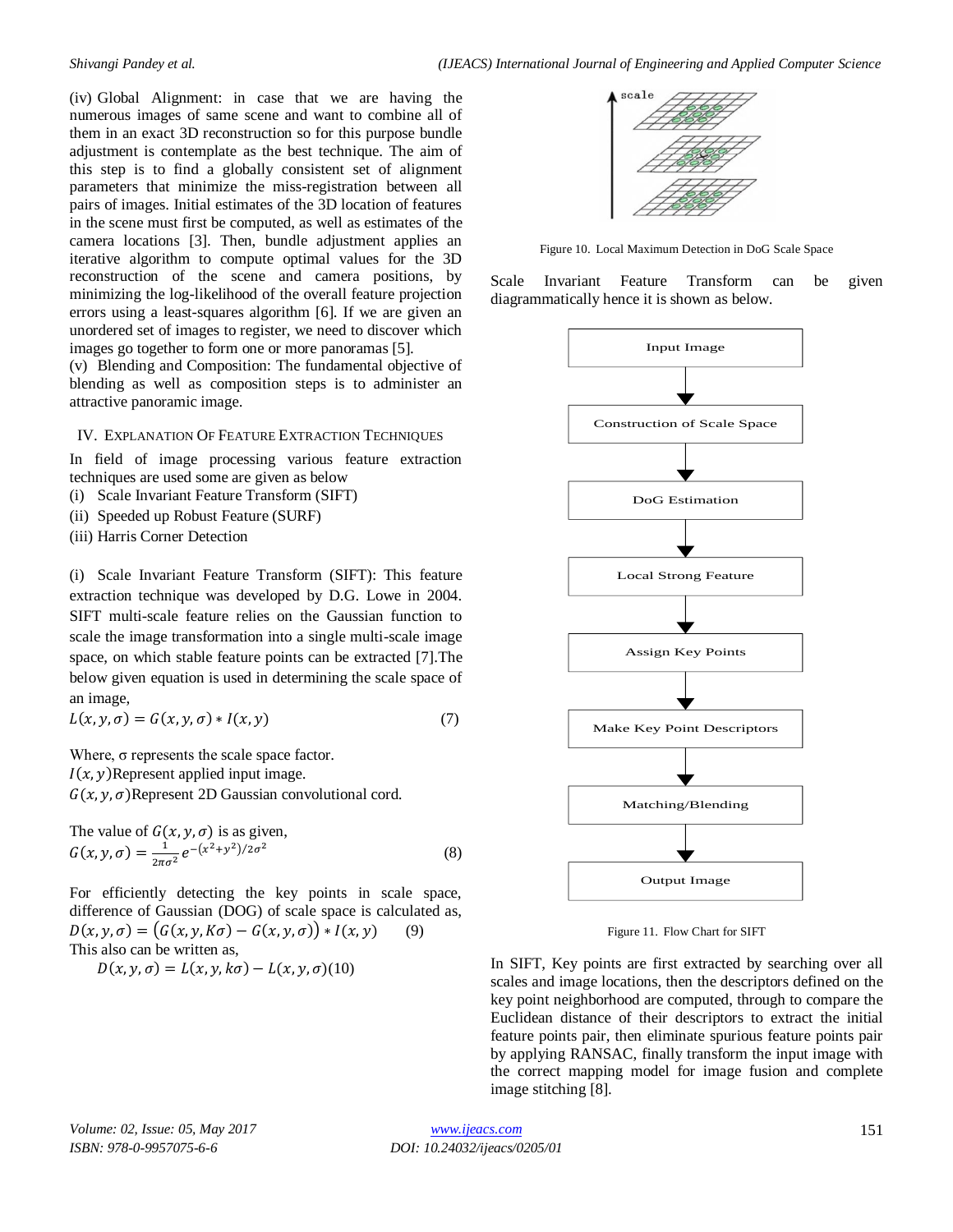(ii) Speeded up Robust Feature (SURF): In the list of feature extraction techniques, Speeded up Robust Feature (SURF) is one of them. It is very famous algorithm. It was given by Herbert Bay et. al. in 2006. It can be used in various tasks like object recognition or 3D reconstruction. As SURF algorithm provides better result than SIFT and it is several times faster than SIFT. For detection of interest points, SURF uses an integer approximation of determinant of Hessian Blob Detector. Square shaped filter are used as an approximation.

If we are using the integral image, then square shaped filters provides the best result.

$$
S(x, y) = \sum_{i=0}^{x} \sum_{j=0}^{y} I(i, j)
$$
 (11)

The SURF detector is based on the determinant of the Hessian matrix [9]. Let we have a point  $X = (x, y)$  in an image I, then Hassian matrix  $H(X, \sigma)$  at scale  $\sigma$  in X can be calculated as,

$$
H(X,\sigma) = \begin{bmatrix} L_{xx}(X,\sigma) & L_{xy}(X,\sigma) \\ L_{xy}(X,\sigma) & L_{yy}(X,\sigma) \end{bmatrix}
$$
 (12)

Where,  $L_{rr}(x, \sigma)$  is the convolution of the Gaussian second order derivative  $\frac{\partial^2}{\partial x^2} g(\sigma)$  with image I in point X, and similarly for  $L_{xy}(X,\sigma)$  and  $L_{yy}(X,\sigma)$ . Speeded up Robust Feature can also be shown diagrammatically in form of flow chart which is given as below,



*Volume: 02, Issue: 05, May 2017 ISBN: 978-0-9957075-6-6* Figure 12. Flow chart of SURF

SURF algorithm has great advantages in the feature point extraction, main direction identification as well as feature vector alignment [10].

(iii) Harris Corner Detection: The Harris Corner Detection is a point feature extracting algorithm. This algorithm was provided by Chris Harris and MJ Stephens since 1988. The main reason for developing Harris Corner detector was to build up a local detecting corner feature in image. As this algorithm demands for high computation, apart from this it is broadly adopted. The algorithm for Harris Corner Detector is as given below.

- 1. Compute x and y derivaties of image
- $I_x = G^x_\sigma * I$ ,  $I_y = G^y_\sigma * I$  (12) 2. Compute products of derivatives at every pixel

$$
I_{x2} = I_x. I_x, I_{y2} = I_y. I_y, I_{xy} = I_x. I_y
$$
 (13)

3. Compute the sums of the products of derivatives at each pixel.

$$
S_{x2} = G_{\sigma 1} * I_{x2}, S_{y2} = G_{\sigma 1}. I_{y2}, S_{xy} = G_{\sigma 1}. I_{xy}
$$
 (14)  
4. Define at each pixel (x, y) the matrix.

eine at each pixel (x, y) the matrix,  
\n
$$
H(x, y) = \begin{bmatrix} S_{x2}(x, y) & S_{xy}(x, y) \\ S_{xy}(x, y) & S_{yz}(x, y) \end{bmatrix}
$$
\n(15)

5. Compute the response of detector at each pixel

$$
R = Det(H) - K(Trace(H))^{2}
$$
 (16)

6. Threshold on value of R. compute non max suppression.

The Harris Corner Detection technique is proposed to extract the corners which need not to set the threshold by manual and is insensitive to isolated point, noise and edge [11].

# V. CONCLUSION

In the field of computer vision image stitching is painstaking to be the best research area. It deals with distinct feature extraction algorithms. We have analyzed various algorithms with their merits and demerits as Scale Invariant Feature Transform (SIFT) is robust but it is not good for real time applications and having low calculation speed, Speeded up Robust Feature (SURF) has mediocre accuracy but it is slowest than any other algorithms and Harris Corner Detector algorithm is having the poor accuracy but it provides the good computational cost. Hence in future some other measures are to be taken into consideration for removing their demerits as well and also the video stitching is to be done to provide the dynamic panorama.

### **REFERENCES**

- [1] Taherim S. Shaikh, Archana B. Patankar, "Multiple Feature Extraction Techniques in Image Stitching", *International Journal of Computer Applications (0975 – 8887)*Volume 123 – No.15, August 2015.
- [2] Mittali and Jyoti Rani, "Detailed Survey on Various Image Stitching Techniques", *International Journal of Computer & IT,* ISSN No. : 2320- 8074.
- [3] Pranoti Kale and K.R. Singh, "A Technical Analysis of Image Stitching Algoritm", *International Journal of Computer Science and Information Technologies*, Vol. 6 (1), 2015, 284-288, ISSN: 0975-9646.